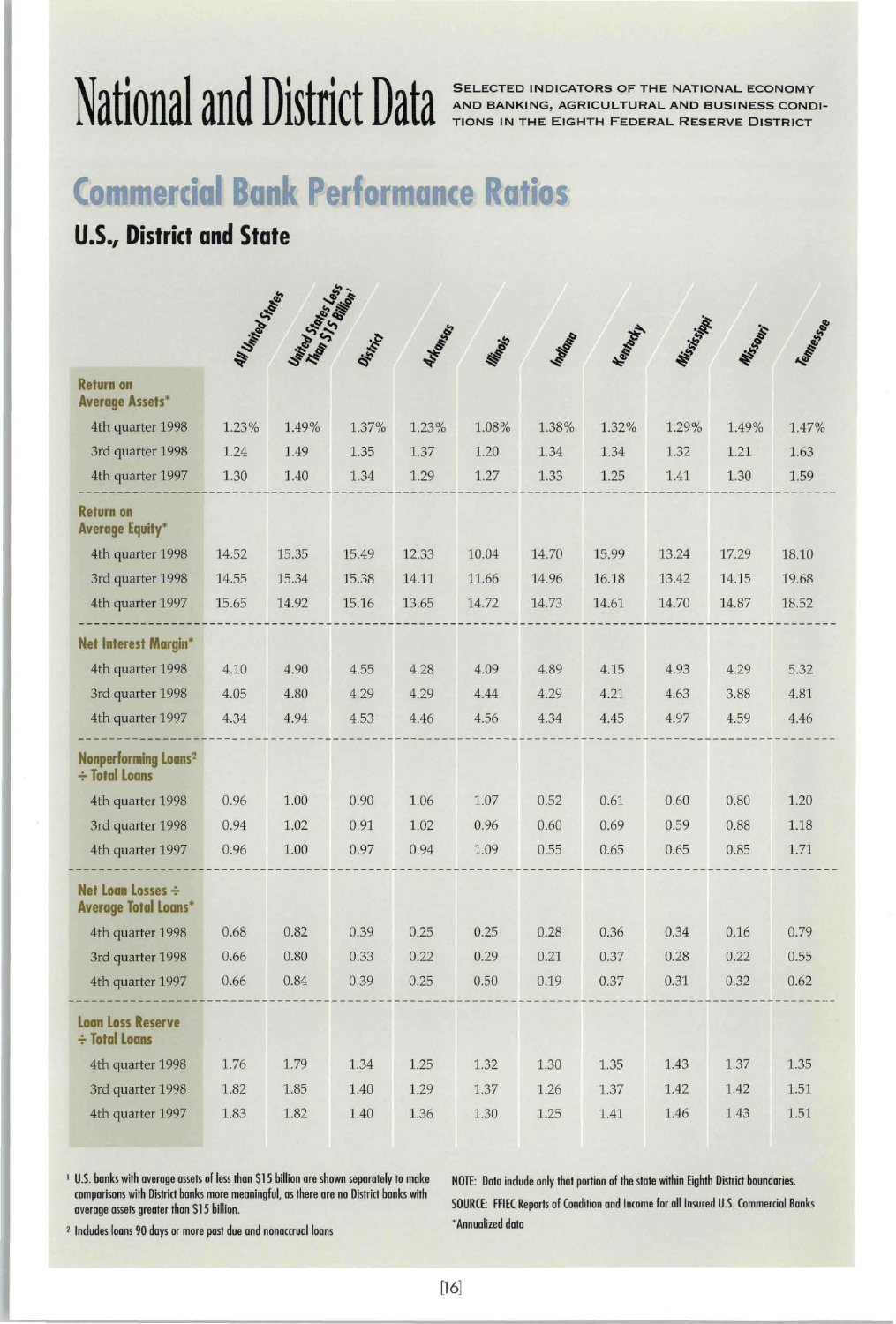-

## **Regional Economic Indicators**

## **Nonfarm Employment Growth YEAR-OVER-YEAR PERCENT CHANGE**

|                      |              | <b>FOURTH QUARTER 1998</b> |                        |                          |                  |                   |                 |              |  |  |  |
|----------------------|--------------|----------------------------|------------------------|--------------------------|------------------|-------------------|-----------------|--------------|--|--|--|
|                      |              |                            | <b>Goods Producing</b> | <b>Service Producing</b> |                  |                   |                 |              |  |  |  |
|                      | <b>TOTAL</b> | <b>MFG</b>                 | CONS <sup>1</sup>      | <b>GOVT</b>              | TPU <sup>2</sup> | FIRE <sup>3</sup> | <b>SERVICES</b> | <b>TRADE</b> |  |  |  |
| <b>United States</b> | 2.3%         | $-0.9%$                    | 5.4%                   | 1.6%                     | 2.4%             | 3.7%              | 3.8%            | $2.2\%$      |  |  |  |
| <b>Arkansas</b>      | 1.6          | 0.3                        | 0.9                    | 1.5                      | 3.3              | 1.0               | 2.9             | 1.4          |  |  |  |
| <b>Illinois</b>      | 2.1          | $-0.3$                     | 3.7                    | 0.9                      | 2.2              | 1.6               | 4.2             | 1.7          |  |  |  |
| Indiana              | 2.1          | 1.1                        | 2.2                    | 2.5                      | 3.0              | 2.4               | 3.8             | 1.0          |  |  |  |
| Kentucky             | 2.3          | 0.9                        | 3.8                    | 1.1                      | 3.8              | 0.3               | 4.1             | 2.0          |  |  |  |
| <b>Mississippi</b>   | 1.4          | 0.9                        | 6.5                    | 2.3                      | $-0.1$           | 0.4               | 0.6             | 1.0          |  |  |  |
| <b>Missouri</b>      | 1.9          | 0.3                        | 8.9                    | 1.0                      | 0.1              | 4.4               | 2.3             | 1.4          |  |  |  |
| <b>Tennessee</b>     | 1.9          | $-1.8$                     | 5.9                    | 0.9                      | 3.4              | 4.3               | 3.5             | 2.3          |  |  |  |

**Construction** <sup>2</sup> Transportation and Public Utilities <sup>3</sup> Finance, Insurance and Real Estate

### **Eighth District Payroll Employment by Industry—1998**



## **Unemployment Rates**

**PERCENT**

|                      | IV/1998 | <b>III/1998</b> | IV/1997 |
|----------------------|---------|-----------------|---------|
| <b>United States</b> | 4.4%    | 4.5%            | 4.7%    |
| <b>Arkansas</b>      | 5.4     | 4.7             | 5.0     |
| <b>Illinois</b>      | 4.3     | 4.4             | 4.8     |
| Indiana              | 2.9     | 2.8             | 3.5     |
| <b>Kentucky</b>      | 4.2     | 4.2             | 4.9     |
| <b>Mississippi</b>   | 5.1     | 5.1             | 5.4     |
| Missouri             | 3.5     | 4.0             | 4.0     |
| <b>Tennessee</b>     | 4.1     | 4.0             | 5.2     |

#### **FOURTH QUARTER THIRD QUARTER**



All data are seasonally adjusted.

 $[17]$